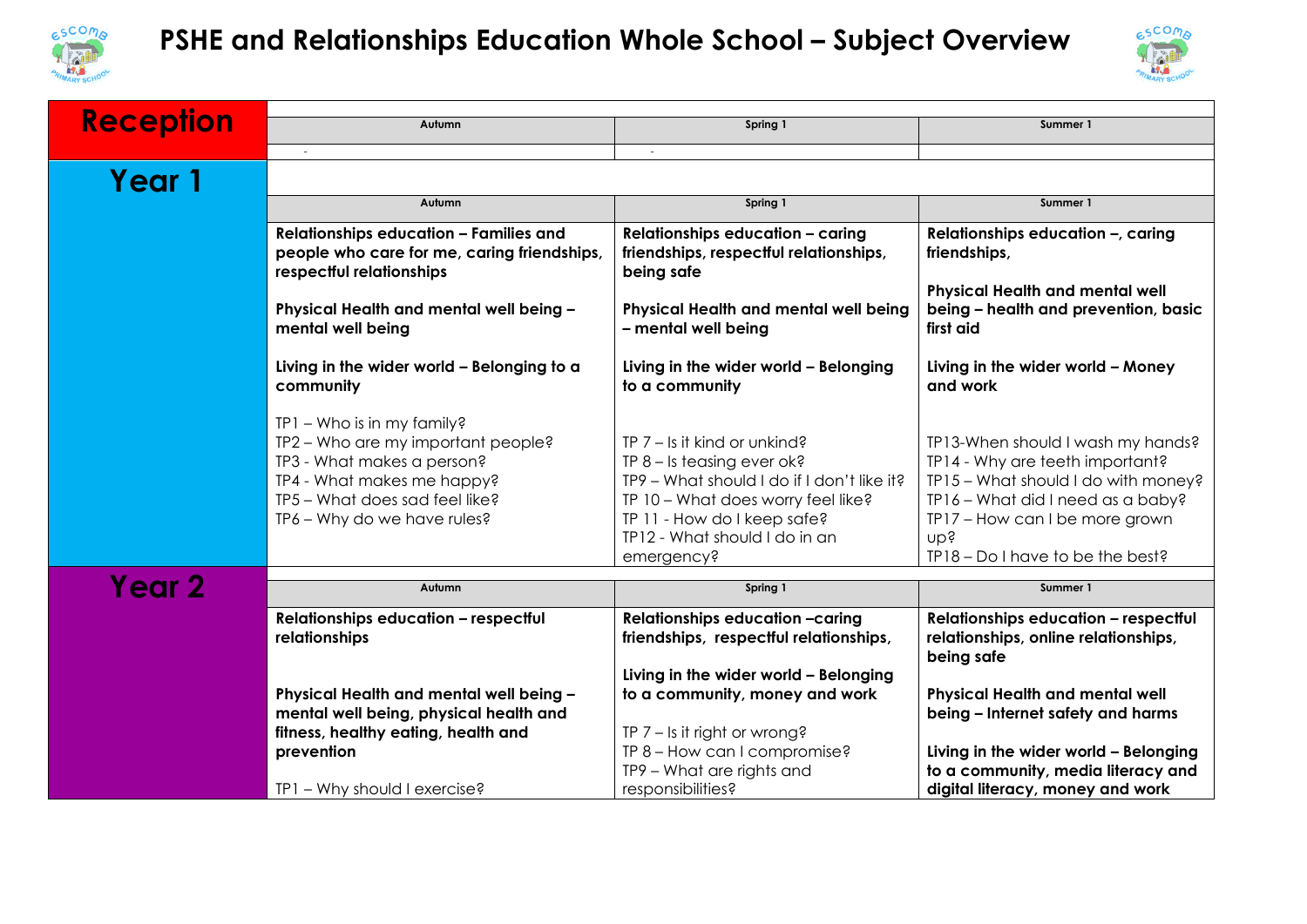|               | TP2 - What if I don't like vegetables?<br>TP3 - Are medicines always good?<br>TP4 - Can I stop myself getting ill?<br>TP5 - What does angry feel like?<br>TP6 - How do I make you feel?                                                                                                                                                                                                                                                                                                                                                                             | TP 10 - How o I contribute?<br>$IP 11 - How can I save the planet?$<br>TP12 - Where could my money come<br>from?                                                                                                                                                                                                                                                                                                                                                                                                                        | TP13-Do I know my body?<br>TP14 - What does private really<br>mean?<br>$IP15 - Who can Itrust?$<br>TP16 - Should I keep a secret?<br>TP17 - Am I safe online?<br>TP18 - What should I aim for?                                                                                                                                                                                                                                                                                                                       |
|---------------|---------------------------------------------------------------------------------------------------------------------------------------------------------------------------------------------------------------------------------------------------------------------------------------------------------------------------------------------------------------------------------------------------------------------------------------------------------------------------------------------------------------------------------------------------------------------|-----------------------------------------------------------------------------------------------------------------------------------------------------------------------------------------------------------------------------------------------------------------------------------------------------------------------------------------------------------------------------------------------------------------------------------------------------------------------------------------------------------------------------------------|----------------------------------------------------------------------------------------------------------------------------------------------------------------------------------------------------------------------------------------------------------------------------------------------------------------------------------------------------------------------------------------------------------------------------------------------------------------------------------------------------------------------|
| <b>Year 3</b> | Autumn 1<br>Relationship education - caring friendships,<br>respectful relationships, being safe<br>Physical Health and Mental Wellbeing -<br>Mental wellbeing, physical health and<br>fitness, healthy eating, drugs alcohol and<br>tobacco, health and prevention<br>Living in the wider world -belonging to a<br>community<br>TP1 - What can affect my health?<br>TP2 - What is a balanced lifestyle?<br>TP3 - What is health and safety?<br>TP4 - How does smoking damage my<br>health?<br>TP5 - Who can help me be safe?<br>TP6 - What is restorative justice? | Spring 1<br>Relationships education - families who<br>care for me, caring friendships,<br>respectful relationships, being safe<br><b>Physical Health and Mental Wellbeing</b><br>- Mental wellbeing,<br>Living in the wider world -belonging to<br>a community<br>TP 7 - What are my rights and<br>responsibilities?<br>TP 8 - What happens if I break a rule?<br>TP9 - Why should I tell the truth?<br>TP 10 - What does honesty really<br>mean?<br>TP 11 - What do I do when my friend is<br>sad?<br>TP12 - Who do my actions affect? | Summer 1<br><b>Relationships education - families</b><br>who care for me, caring friendships,<br>respectful relationships, online<br>relationships, being safe<br>Living in the wider world - belonging<br>to a community, Media literacy and<br>digital literacy<br>TP13-What are my relationship rights<br>and responsibilities?<br>TP14 - How do I raise my concerns?<br>TP15 - What's a community?<br>TP16 - How can we be different?<br>TP17 - Who else lives in my region?<br>TP18 - Who else lives in the UK? |
| Year 4        | Autumn<br><b>Relationships Education - caring</b><br>friendships, respectful relationships, online<br>relationships, being safe                                                                                                                                                                                                                                                                                                                                                                                                                                     | Spring<br><b>Relationships Education - respectful</b><br>relationships, online relationships,<br>being safe                                                                                                                                                                                                                                                                                                                                                                                                                             | Summer<br><b>Relationships Education - respectful</b><br>relationships                                                                                                                                                                                                                                                                                                                                                                                                                                               |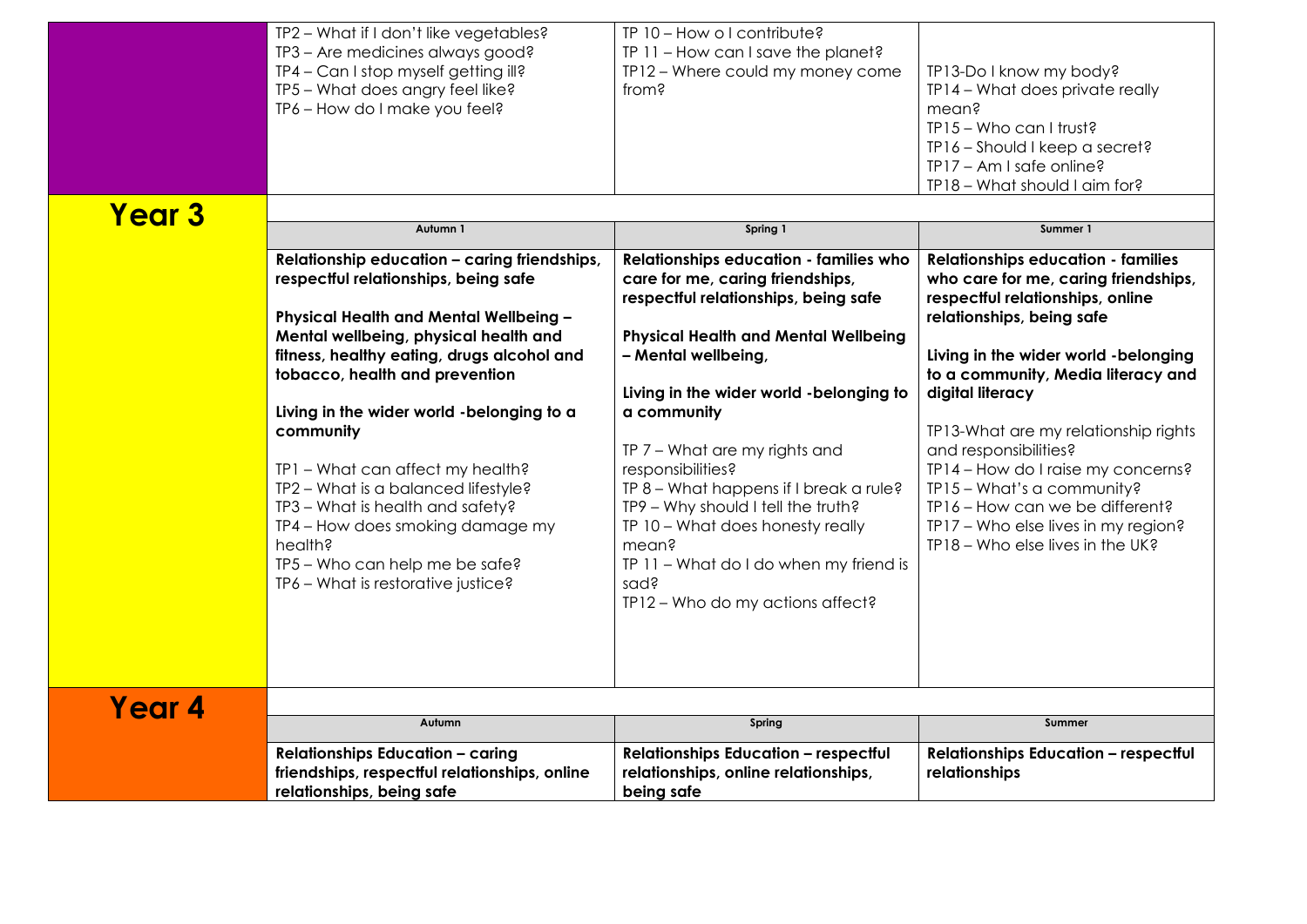|        | Physical Health and mental wellbeing -<br>mental wellbeing, internet safety and<br>harms, basic first aid<br>Living in the wider world - belonging to a<br>community, media literacy and digital<br>literacy<br>TP1 - What's that feeling I have?<br>TP2 - What do I do when my friend is cross?<br>TP3 - How do I compromise?<br>TP4 - How do I do emergency first aid?<br>TP5 - Am I at risk?<br>TP6 - How do I stay safe online? | Physical Health and mental wellbeing<br>- mental wellbeing, internet safety<br>and harms<br>Living in the wider world -media<br>literacy and digital literacy, money<br>and work<br>TP 7 - Am I safe on my mobile phone?<br>TP 8 - What can I do about negative<br>thoughts?<br>TP9 - Should I own up?<br>TP $10 - 1s$ it ok to hug?<br>TP 11 - What's an aspiration?<br>TP12 - What is enterprise? | Living in the wider world - belonging<br>to a community<br>TP13-What worries me in the world?<br>TP14 - What is discrimination?<br>TP15 - What does it mean to be anti<br>social?<br>TP16 - How o I support my<br>community?<br>TP17 - What's a volunteer?<br>TP18 - Can I volunteer or help<br>others? |
|--------|-------------------------------------------------------------------------------------------------------------------------------------------------------------------------------------------------------------------------------------------------------------------------------------------------------------------------------------------------------------------------------------------------------------------------------------|-----------------------------------------------------------------------------------------------------------------------------------------------------------------------------------------------------------------------------------------------------------------------------------------------------------------------------------------------------------------------------------------------------|---------------------------------------------------------------------------------------------------------------------------------------------------------------------------------------------------------------------------------------------------------------------------------------------------------|
|        |                                                                                                                                                                                                                                                                                                                                                                                                                                     |                                                                                                                                                                                                                                                                                                                                                                                                     |                                                                                                                                                                                                                                                                                                         |
| Year 5 | Autumn                                                                                                                                                                                                                                                                                                                                                                                                                              | Spring                                                                                                                                                                                                                                                                                                                                                                                              | Summer                                                                                                                                                                                                                                                                                                  |
|        | <b>Relationships Education - Families and</b><br>people who care for me<br>Physical Health and mental wellbeing -<br>mental wellbeing, drugs alcohol and                                                                                                                                                                                                                                                                            | <b>Relationships Education - Families</b><br>and people who care for me, caring<br>friendships, respectful relationships,<br>being safe                                                                                                                                                                                                                                                             | <b>Relationships Education - caring</b><br>friendships, respectful relationships,<br>being safe                                                                                                                                                                                                         |
|        | tobacco                                                                                                                                                                                                                                                                                                                                                                                                                             | Physical Health and mental wellbeing<br>- mental wellbeing,                                                                                                                                                                                                                                                                                                                                         | Living in the wider world - belonging<br>to a community, money and work                                                                                                                                                                                                                                 |
|        | Living in the wider world - belonging to a<br>community, money and work                                                                                                                                                                                                                                                                                                                                                             | Living in the wider world - belonging<br>to a community, money and work                                                                                                                                                                                                                                                                                                                             | TP13-What is prejudice?<br>TP14 - How do I challenge                                                                                                                                                                                                                                                    |
|        | $IP1 - Can I set goals for me?$<br>TP2 - How does alcohol damage my<br>health?<br>TP3 - Can my mind get ill?<br>TP4 - How do I make a choice?<br>TP5 - Should my heart rule my head?                                                                                                                                                                                                                                                | $TP 7 - What is peer pressure?$<br>TP 8 - What if I am uncomfortable?<br>TP9 - What is loss?<br>TP 10 - Is my relationship unhealthy?<br>TP 11 - What's a relationship                                                                                                                                                                                                                              | someone's views?<br>TP15 - What is debt?<br>TP16 - Who pays tax and what does<br>it do?<br>TP17 - Who chooses who runs our<br>country?                                                                                                                                                                  |
|        | TP6 - Why is change so scary?                                                                                                                                                                                                                                                                                                                                                                                                       | commitment?<br>$IP12 - What is a stereotype?$                                                                                                                                                                                                                                                                                                                                                       | TP18 - Can I save money and the<br>environment?                                                                                                                                                                                                                                                         |
|        | GOAL - Game of actual Life                                                                                                                                                                                                                                                                                                                                                                                                          |                                                                                                                                                                                                                                                                                                                                                                                                     |                                                                                                                                                                                                                                                                                                         |
| Year 6 | Autumn                                                                                                                                                                                                                                                                                                                                                                                                                              | Spring                                                                                                                                                                                                                                                                                                                                                                                              | <b>Summer</b>                                                                                                                                                                                                                                                                                           |
|        | <b>Relationships Education - caring</b>                                                                                                                                                                                                                                                                                                                                                                                             | <b>Relationships Education - families and</b>                                                                                                                                                                                                                                                                                                                                                       | <b>Relationships Education - caring</b>                                                                                                                                                                                                                                                                 |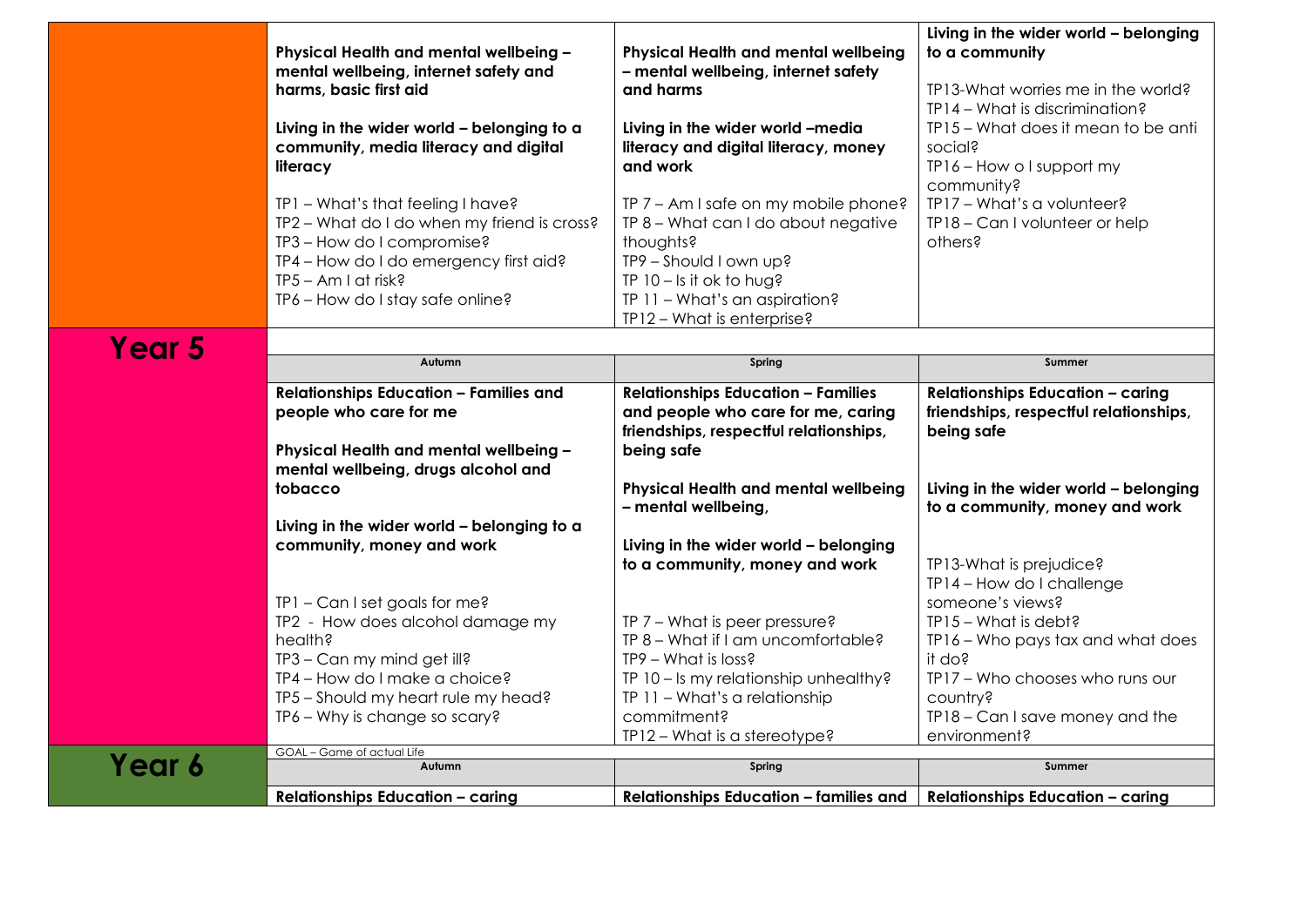|                                  | friendships, respectful relationships<br>Physical Health and mental wellbeing -<br>mental wellbeing, internet safety and<br>harms, physical health and fitness, drugs<br>alcohol and tobacco<br>Living in the wider world - media literacy<br>and digital literacy, money and work<br>TP1 - How should I manage my money?<br>TP2 - How do drugs damage my health?<br>TP3 - What affects my mental Health?<br>TP4 - Will sad things happen to me?<br>TP5 - How do I break a habit?<br>TP6 - Should I give in to peer pressure? |                                                                                                                                                                      | people who care for me, caring<br>friendships, respectful relationships,<br>online relationships, being safe<br>Physical Health and mental wellbeing<br>- internet safety and harms, physical<br>health and fitness, healthy eating,<br>health and prevention, changing<br>adolescent body<br>Living in the wider world - media<br>literacy and digital literacy<br>TP 7 - Should I send/post something I<br>am not comfortable with?<br>$IP 8 - What if I get dared?$<br>TP9 – If it happens all the time is it<br>right?<br>TP 10 - What is puberty?<br>TP 11 - How do humans reproduce?<br>TP12 - How do we look after<br>ourselves? |                                                                                                                                                                        | friendships, respectful relationships,<br>online relationships, being safe<br><b>Physical Health and mental</b><br>wellbeing -internet safety and harms<br>Living in the wider world - media<br>literacy and digital literacy<br>TP13-Are images in the media real?<br>TP14 - Should I trust the media?<br>TP15 - Should I join in an argument?<br>TP16 - Am I a cyber bully?<br>TP17 - Have I trolled someone?<br>TP18 - What sort of person shall I be? |                                                                                                                                                        |
|----------------------------------|-------------------------------------------------------------------------------------------------------------------------------------------------------------------------------------------------------------------------------------------------------------------------------------------------------------------------------------------------------------------------------------------------------------------------------------------------------------------------------------------------------------------------------|----------------------------------------------------------------------------------------------------------------------------------------------------------------------|-----------------------------------------------------------------------------------------------------------------------------------------------------------------------------------------------------------------------------------------------------------------------------------------------------------------------------------------------------------------------------------------------------------------------------------------------------------------------------------------------------------------------------------------------------------------------------------------------------------------------------------------|------------------------------------------------------------------------------------------------------------------------------------------------------------------------|-----------------------------------------------------------------------------------------------------------------------------------------------------------------------------------------------------------------------------------------------------------------------------------------------------------------------------------------------------------------------------------------------------------------------------------------------------------|--------------------------------------------------------------------------------------------------------------------------------------------------------|
|                                  |                                                                                                                                                                                                                                                                                                                                                                                                                                                                                                                               |                                                                                                                                                                      |                                                                                                                                                                                                                                                                                                                                                                                                                                                                                                                                                                                                                                         |                                                                                                                                                                        |                                                                                                                                                                                                                                                                                                                                                                                                                                                           |                                                                                                                                                        |
|                                  | Autumn 1                                                                                                                                                                                                                                                                                                                                                                                                                                                                                                                      | Autumn 2                                                                                                                                                             | Spring 1                                                                                                                                                                                                                                                                                                                                                                                                                                                                                                                                                                                                                                | <b>Spring 2</b>                                                                                                                                                        | Summer 1                                                                                                                                                                                                                                                                                                                                                                                                                                                  | <b>Summer 2</b>                                                                                                                                        |
| Whole<br>School<br>Opportunities | World First Aid Day<br>Jeans for Genes Day<br><b>Recycling Week</b><br><b>National Fitness Day</b><br>European Day of<br>Languages<br>World mental Health<br>Day<br>Go Well - Quidditch<br>Bike and scooter skills                                                                                                                                                                                                                                                                                                            | Anti Bullying Week<br>Odd Socks Day<br>Friendship Friday<br>Road Safety Week<br>Remembrance Day<br>Children in Need<br>Climate Change<br><b>Advent and Christmas</b> | <b>RSPB Big School</b><br><b>Bird Watch</b><br><b>LGBT and History</b><br>Month<br>Children's Mental<br><b>Health Week</b><br><b>NSPCC Number</b><br>Day<br>Time to talk day $-$<br>feelings                                                                                                                                                                                                                                                                                                                                                                                                                                            | World Book Day<br>Sport Relief/Comic<br>Relief<br>Mothers Day<br><b>Fair Trade</b><br>Fortnight<br><b>Engineer Week</b><br>Paralympics<br>International<br>Women's Day | Autism<br>Awareness<br>World Health Day<br>Mental<br>HealthAwareness<br>week<br><b>National Walking</b><br>Month<br>Skin Cancer<br>Awareness                                                                                                                                                                                                                                                                                                              | Walk to School<br>Week<br>Pride Month<br><b>Healthy Eating</b><br>Week<br><b>Fathers Day</b><br><b>RSE Day</b><br>Sports Day<br>Common Wealth<br>Games |